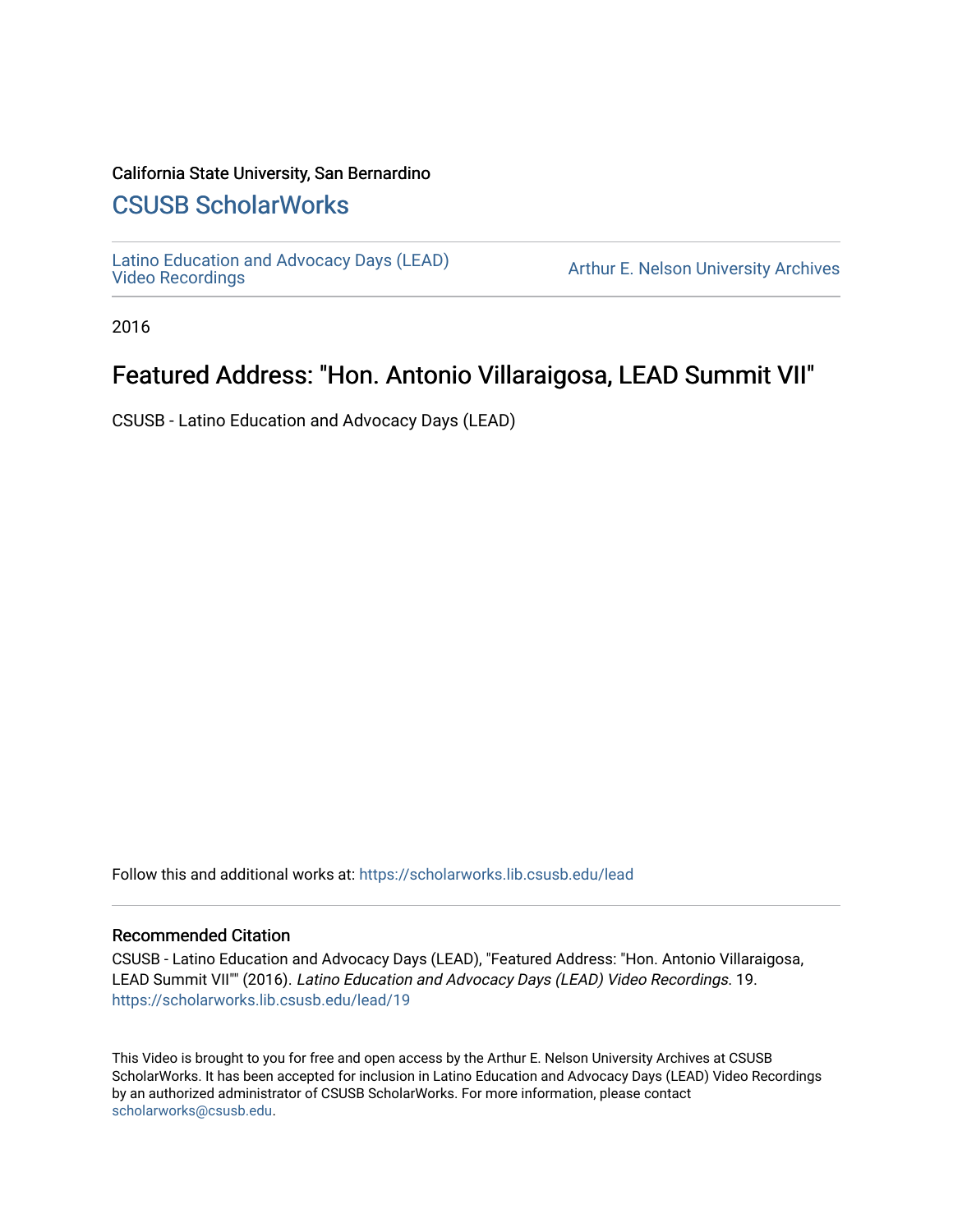# LEAD Original Programming

**Featured Address: "Hon. Antonio Villaraigosa, LEAD Summit VII" (2016)**

*START – 00:00:00*

[ Music and Wolf Howls ]

>> Bienvenidos, and welcome to the next installment of LEAD Media programming from Studio 54, campus of California State University San Bernardino, the digital media platform for inspired educators, leaders, and community activists and advocates, taking our message directly to the people [foreign language]. Thank you for sharing our common interest in the analysis, discussion, critique, dissemination, and commitment to the educational issues that impact Latinos. I'm your host, Dr. Enrique Murillo, Jr., and this episode is a syndicated replay from season seven of LEAD Summit 2016. The theme that year was "Black, Brown, Indigenous Unity," acknowledging the shared educational disparities. This here was a featured address by the Honorable Antonio Villaraigosa, who served as the 41st mayor of Los Angeles, California, and at the time was the national chairman of the advisory board for education posts. Continue, and enjoy the full value and complexity of this episode. We extend our appreciation to all our LEAD sponsors and partners, planners, volunteers, speakers, and panelists, production team, affiliates, and town hall chapters, and we commend them all for lifting their voice and uplifting the plight of Latinos in education. Thank you, gracias, [foreign language].

>> You know, thank you, Juan, for that -- Dr. Sanchez [assumed spelling], for that introduction, and you know what he didn't say was, Santa Teresita was a Catholic school in Ramona Gardens. Ramona Gardens was a housing project, among the poorest, among the most violent, one that I went to some 15 years before you did, but one that gave us an education. You know, I've often said -- and thank you so much for the generosity of the introduction -- that I went to Catholic school for most of my life. I went to Santa Teresita. I went to San Antonio de Padua in Boyle Heights. I went to Delores Mission in the other projects. I went to Cathedral High School, and I went to Roosevelt High School. But I was kicked out of Cathedral High School, and I dropped out of Roosevelt. So I've often said that it was a Catholic school that gave me a foundation, but it was a public school that gave me a second chance. You heard me - and I didn't realize that we were going to watch that video, poor audio quality, but what I enjoyed about that video were those young people. You see, wherever I go, and whenever I speak to young people, I always speak with the conviction that every one of them can make it. That they can reach for the stars, and follow their dreams in this great country, and today, I want to talk about historically what's the path been to that opportunity. What's the path been to reaching for those stars, and following your dreams? We have something else in common. We actually weren't a statistic. I went to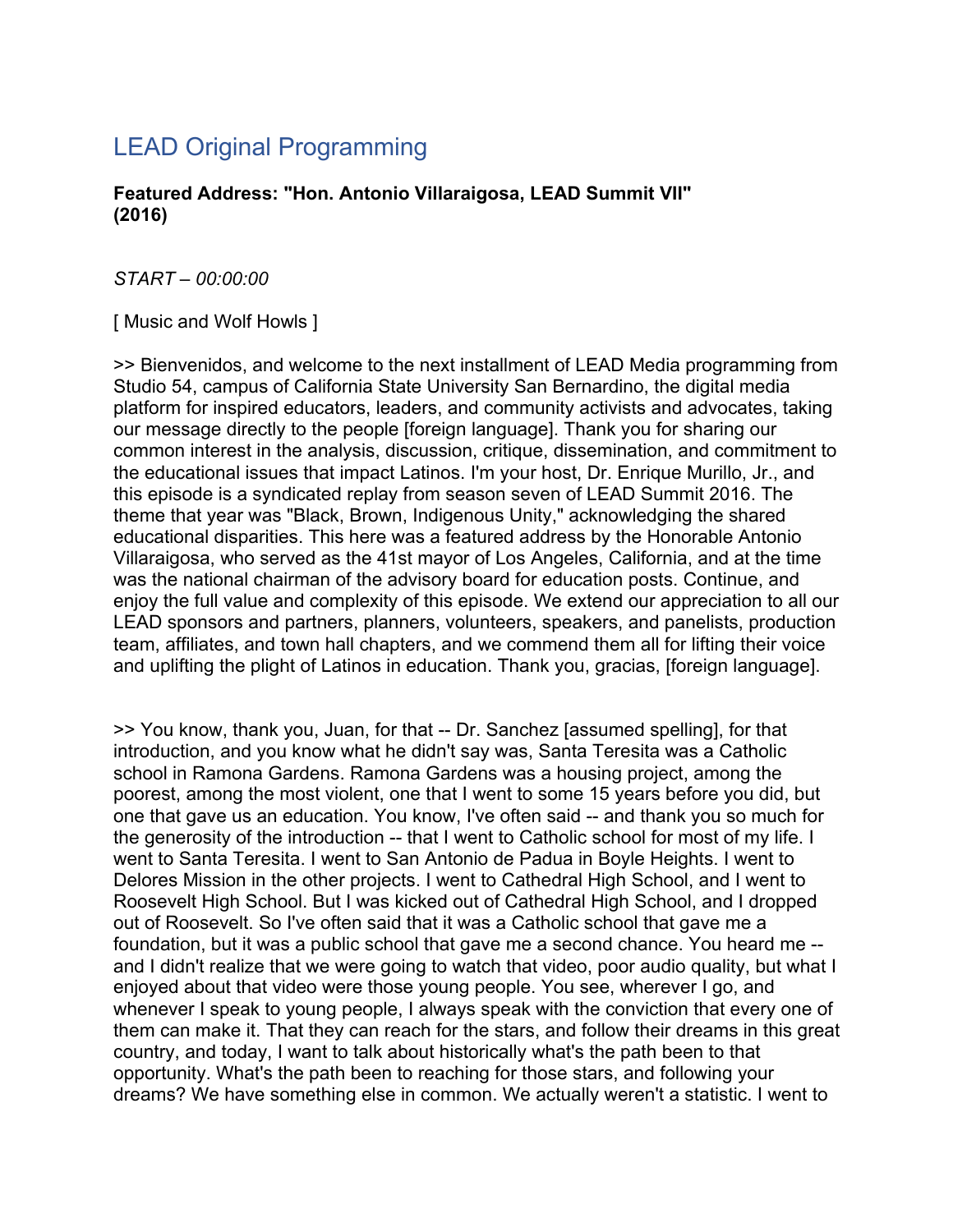Roosevelt High School that had a 75% dropout rate -- 75%, when I went in 1969, and '70, and '71. You know, when you think about that, you realize that so few of us were making it back then. I've often said that I'm here today because there was a Civil Rights Act. There was a Voting Rights Act that opened up the country to me. I went to school, as I said, dropped out of one high school, graduated, finally went back to school, went to school at night, graduated with a 1.4 grade point average, went on to East L.A. College. You laugh, but, you know, that was the time. Went to East L.A. College, got a 3.6 or something, and -- because they were setting high standards, by the way, and not low standards. Because they were challenging me, as I was challenging those young people. And I went to UCLA on an affirmative action program. I always say that, because I think it's important to acknowledge that I wouldn't have gotten there if there hadn't been a civil rights movement that opened up the country and our universities to people like me, to African-Americans, to people of color who were poor. And I tell people, you know, some people would say I came in through the back door. One thing's for sure, I got out the front.

#### [ Applause ]

And, you know -- and I don't say this -- I say this to tell the story, not about me. I say, you know, I got out the front door, and I'm the only person to have been both speaker of the California State Assembly and mayor, to have graduated from UCLA, or for that matter, from any -- from any UC, as I understand it. Why do I share that story? For the same reason that we're here today. I understood early on that I didn't get into that university because I was the smartest guy in the class. I got into that university because people fought for my right to be there, to open it up. We went to school together, as a matter of fact, Doctor. We were there at the same time, at UCLA. We all understood it. We understood that we had a responsibility. I've often said, when people have said that I broke in so many glass ceilings, including the glass ceiling of becoming the first mayor of Los Angeles in 133 years, I say, you know, I'm here today on the shoulders of others. I got here not because I was anybody special. I got here because I got an education, because I could read and write, because they gave me a shot, because I had that opportunity and I took it. So I've often said, I think you agree, or you wouldn't be here today, that the role of the first is not to bang on your chest and say how great I am. The role of the first is to open up the door for the rest. Do I have a witness? Do I have a witness? Thank you very much. And that's your role. So many of you are educators. You're advocates. Others are students, but we're here today because we understand that in this great country of ours -- and like the president, I believe that America is a great country. I don't buy this idea that you hear from a certain candidate that we got to make America great again. America is great, but that doesn't mean that America's perfect. From the very beginning, when we talked about and founded this great nation, and said that all men are created equal, we didn't include women in that equation. We didn't include African-Americans and slaves in that equation, Native Americans in that equation, and in fact, it was just property owners they were talking about. I was invisible to them at that time, and so, how do we -- how did we continue to make us more perfect? We continued to struggle, to bring life to that Constitution, to bring meaning to all men and women, and created equal, are created equal, with an emphasis on "all."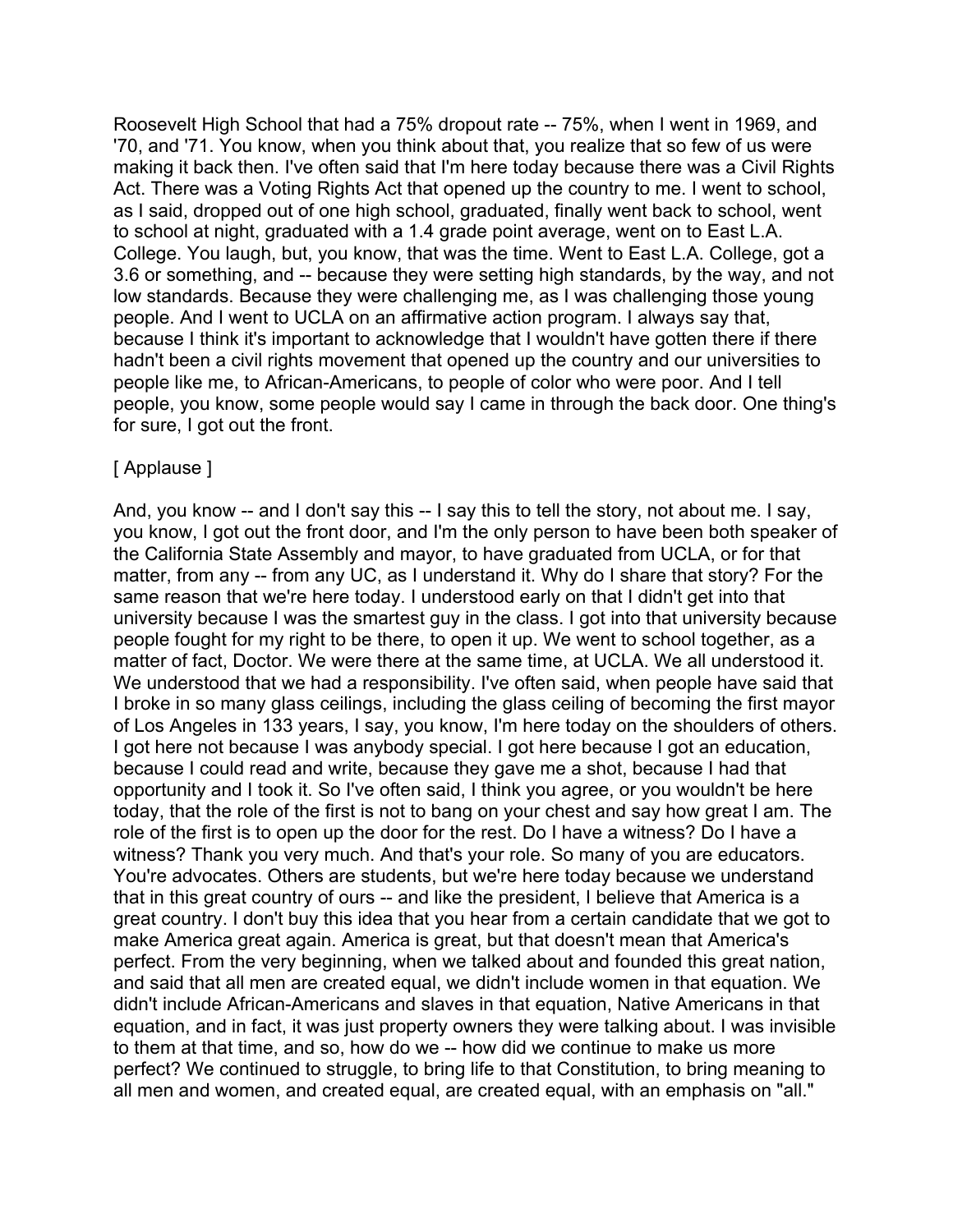Today, we see a movement called Black Lives Matter. And I say to people, I don't understand why it's so difficult for people to say black lives matter, why they feel it's important to say, well, all lives matter. We know all lives matter. But when blacks go to prison at a rate eight times higher than the rest of us -- well, not than us [laughter]. We're not far behind, by the way, which is the point I'm getting to. So I say to people, yes, black lives matter. And so, recently, I was at a rally called Black Minds Matter. You see, when people don't have skills, when they don't have an education, when increasingly it's so difficult to find a job, when you do find a job, you can't make ends meet, you lose hope. You lose hope. And that's why I want to talk about education today. You see, I understand how you get to opportunity. I understand how you get to the dream. I'm living it. Many of us here are living it, but we have a responsibility to those who aren't. And the path to opportunity has always been the same. It's been education. When I share my story, it's not much different than your story. Many of you grew up in communities that had been left behind, that had been locked out. Some of you, if not all of you, or a good portion of you, are the first in your family to go to college, sometimes the first to graduate from high school. We know what the path is. When I speak to this issue of education, I have one. My children have one, but too many people that look like me and you don't. And we've got to do something about that. When I got elected mayor of Los Angeles, and everybody wanted to make a do about I was the first, and I saw that everybody serving me looked like me -- everybody serving me and working, you know, with their hands, and struggling, looked like me. They might've been a different shade of brown, but they came from the same kind of circumstance that I did. When I figured out early on that L.A. had a 44% graduation rate, second-largest city in the country, the largest city in California, the motor force of the southern California economy, and 44, nearly half of our kids -- well, more than half of our kids were dropping out. Only 44% were graduating, and I said, this is a crisis. We got to do something about this. We can't just sit on our thumbs and twiddle them, and, you know, hope it away. We've got to treat this as the crisis that it is. And so, back then, I said to people, this is a civil rights crisis. When the face of the people who aren't graduating are black and brown, when young Latino and African-American students in the fourth grade, about 15% of them at grade level, about a 38% different than whites -- math, a 31 to 33% point difference than whites. And I said, this isn't healthy. In a city where 67% of us come from Latin America, Asia, and Africa, if those kids aren't making it, we're not going to make it. I tried to always speak to the better angels of people, not to be divisive. I said, I would care about those kids if they were all from Europe, if they were all from some other place. We all have to care about them, because we're in this boat together. So we've got to row in the same direction. So the challenge of education is the most important issue of our time. It's the civil rights issue of our time. I already just shared with you the face of the people who aren't making it are browner, and blacker, and poorer than the others who are. It's the democracy issue of our time, because if you can't read and write, and you don't have an education, you're not going to participate at the polls. You're not going to be involved like you could. In a democracy, you need an informed citizenry. It's the economic issue of our time, because today, we not only have to know how to read and write. In the new economy, we have to know about computers. We have to know math in a different way than we did in another time. This issue is the most important challenge of our time. So I wanted to be here to acknowledge you, to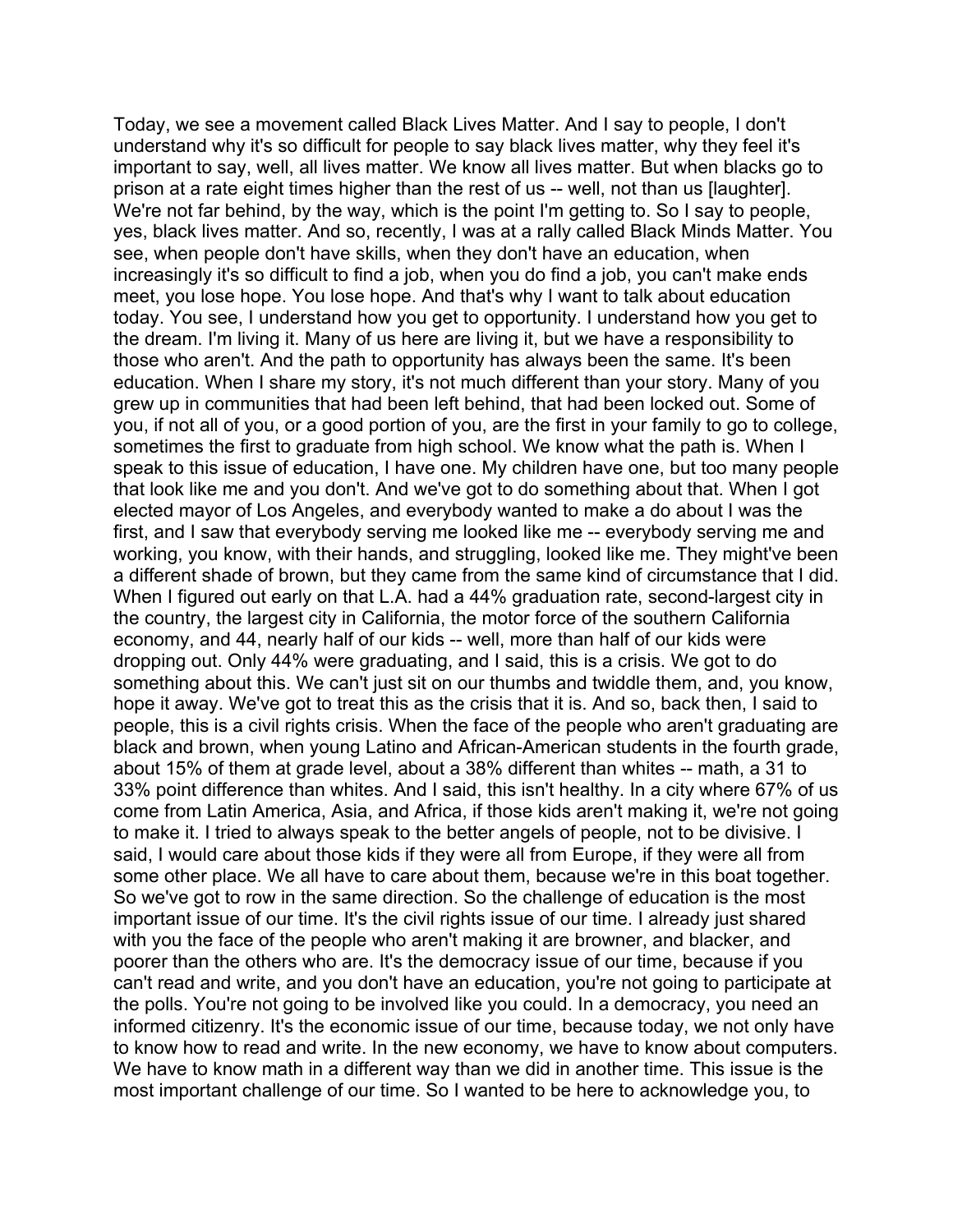thank you for your work. You see, you understand as I did. It's not enough to be the first. I love to talk to young people who tell me, "I'm the first to graduate from college in my family, or from high school in my family." And I always say, thank God, you know. Thank God. Thank your mother and your father, or your uncle and your aunt, if you didn't have one, whoever helped you get there, because you didn't get there on your own, either. We all got there on the shoulders of others. And oftentimes, I'll say to them, what does your mother do? My mother works in a hotel. I said, so your mother makes minimum wage, works eight hours a day. What does she do after that? She comes home and cooks. And what does she do? She helps me with my homework. I said, you are here on the shoulders of your mother. You are here on the shoulders of others. And while many of you in this generation don't understand that you're here because of the civil rights movement, let me share with you. Thirty, 40, 50 years ago, you didn't see the faces that you see at the Cal State system, at the UCs. You didn't see them in our universities. And so, this issue is critical. What do we do about it? Organizations like Education Trust of the West are arguing that we have to really focus on the kids who have been left behind. You know, we spend less for education than most states in the country. We've gone anywhere from 48, 45, 42, as high as 36, but we haven't returned to the days when you and I went to school, when we were in the top five in per-pupil spending. We've got to fund our schools again. We've got to invest in our kids again. Those beautiful kids you saw in that picture, they don't have to be your kids to understand we've got to invest in them. We've got to help them be successful. We've got to train our teachers. We've got to pay them more. We've got to honor our teachers.

#### [ Applause ]

And let me be clear. We've got to honor their unions, and support collective bargaining. I support collective bargaining, but we also got a challenge, all of us. We've got to challenge our administrators. We've got to challenge our teachers. We've got to challenge our parents. You know, I didn't just -- oh, by the way, I talked about the 44% graduation rate. Eight years later, after battle after battle after battle on behalf of poor kids, we increased that graduation rate to 72, 72%. Thank you for that, but you know what? I always tell people, that's just mediocrity. That's a C average. We want every kid to graduate. We want every kid to have a skill. We want every kid to be able to go to college or have a skill. And so, while we made progress, it was after battle after battle, and we still have a lot of work to do. My own schools -- I took over -- I don't know if you know -- 17 schools, 16,000 kids, and I said, you know, I want the poorest schools. I want the schools of Watts. I have Jordan High School in Watts. I have Markham, and Gompers in Watts, two middle schools of Watts. I have five, now six, six elementary schools in Watts. I said give me my alma mater. Give me Roosevelt High School. By the way, I graduated in 1971 when we had a 75% graduation rate -- I mean 75% dropout, a 25% graduation rate. Guess what it was by the time I became mayor, some 40-someodd years later? What do you think it was? No, it wasn't worse. It was now a 35% graduation rate. We'd gone up 10 points in 40-some-odd years. So I said, give me that high school. Give me Mendez High School, the feeder high school in Boyle Heights. Let me -- let's work together to see what we could do. What was the first thing we did? We empowered parents. You know, you and I went to Santa Teresita. It was in the projects.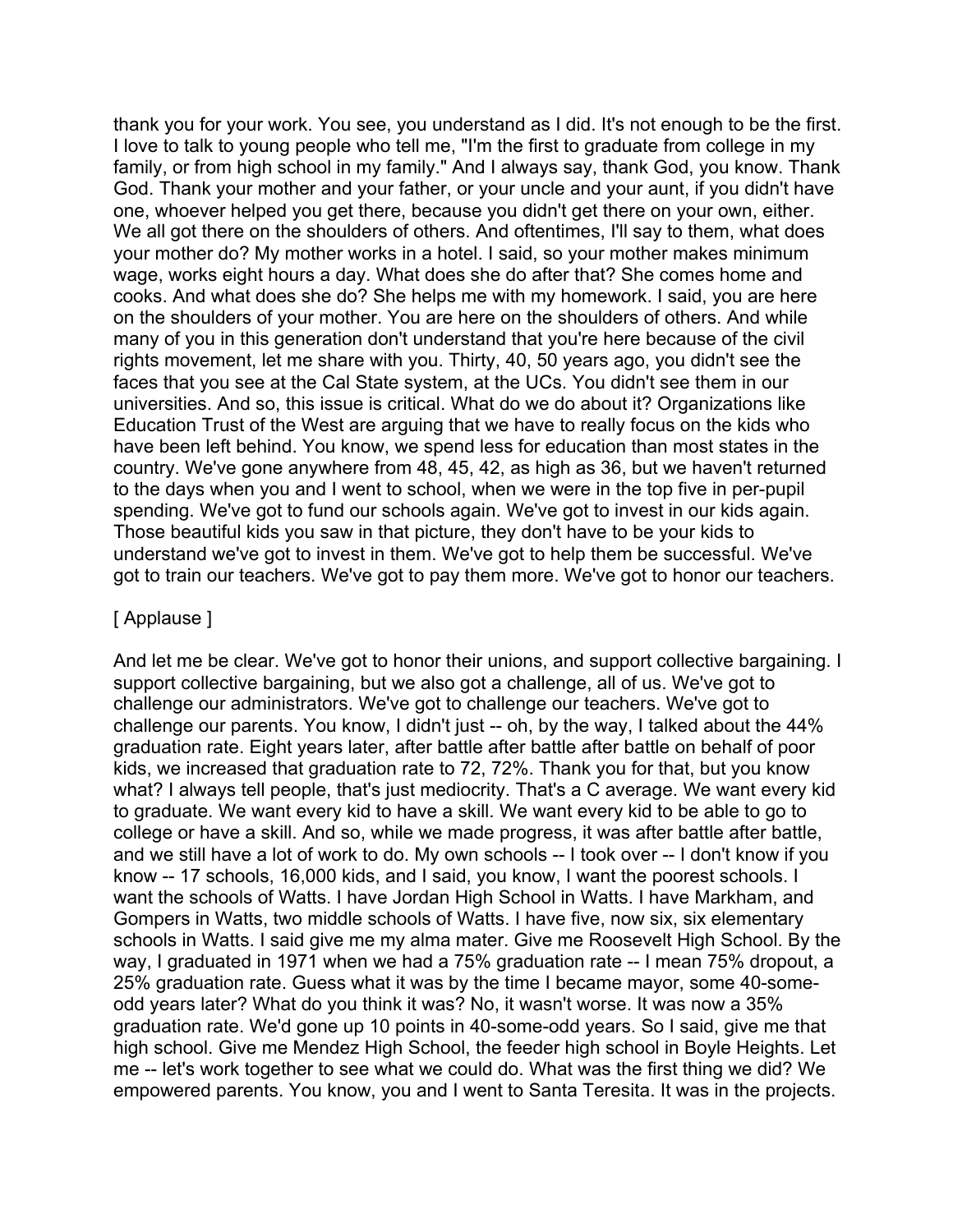It was a violent area. Do you know my mother used to go at night to my school? She used to walk through the projects. She didn't have a car. The bus didn't take you there from City Terrace. She had to walk through the projects at night. I would walk with her. She'd walk to the projects after work, after making dinner, because you know what? Education was important to her. So you know what we said to all our parents? We're going to have a parent college, and at the parent college, we're going to teach parents their rights, their roles, and their responsibilities. Because we all have responsibility, and I said -- I told you, I support unions. I support teachers' unions, so I said, I want unions for parents. I want parents to be able to have an organization where they could fight for their kids, too, where they could be on an even playing field. And then, we said, "We're going to invest in teacher training. We're going to invest in technology." Education Trust of the West is focused on a plan that looks at some of the ways successful schools can be more successful. You know, because -- did you hear me with those young people when I said, do you believe in you? Do you believe in you? And they had to say to me, I believe in me. We said, in our schools, we're going to set high standards. So Roosevelt High School, we broke into smaller schools. One of them had 100% graduation rate last year, 100%. The others averaged around 75%. Mendez High School, 82% graduation rate. San T in downtown, when we took it over, it had a 27% graduation rate. Today, it's 74, 73% graduation rate. How did we get there? We set high standards. We said, we're not making excuses. We said, you know, foster kids can learn. Poor kids can learn. Kids without a father like me can learn. We can learn if we set high expectations for them. We can learn if we invest in them. We can learn if we give them the tools to succeed, if we involve their parents, if we train their teachers, if we set accountability for all of us. So I said I support unions, and I do. But I've also challenged all of us. You know, imagine if you had a job where every decision is based on how long you've been there, and not how good you are. Or imagine if you had a job where you just had it for life, no matter how successful you are at the job that you do. I tell people, I had left mayor with about a 58% approval rating, which means half the people liked me, half the people didn't. A little more than half, thankfully. I said, imagine if I had run for a third term, and said, vote for me. I've been here the longest. No. That's not the way it works. And so, we got to -- those of us who are progressive, who do believe in workers' rights, also got to challenge, and say, we believe in workers' rights, but we also believe in civil rights. And we believe in the rights of poor kids to succeed. And we want to set high expectations on our administrators, on our teachers, on our parents, and on our students. We want to set high expectations, because we want success. That's the way America gets to a more perfect union. You're hearing today. You know. How many of you have gone to college, and are still paying your student loans? You know that many people today are paying their student loans into their 40s? Into their 40s, and so, they don't have enough money to buy a home, because they're paying their loans. We got to make college affordable again.

#### [ Applause ]

And while not everyone needs a free education, poor people do. We've got to have access to enough scholarships and loans that are reasonable so that poor people can go to school, so that we can live the dream, so that we're at a point where we can say,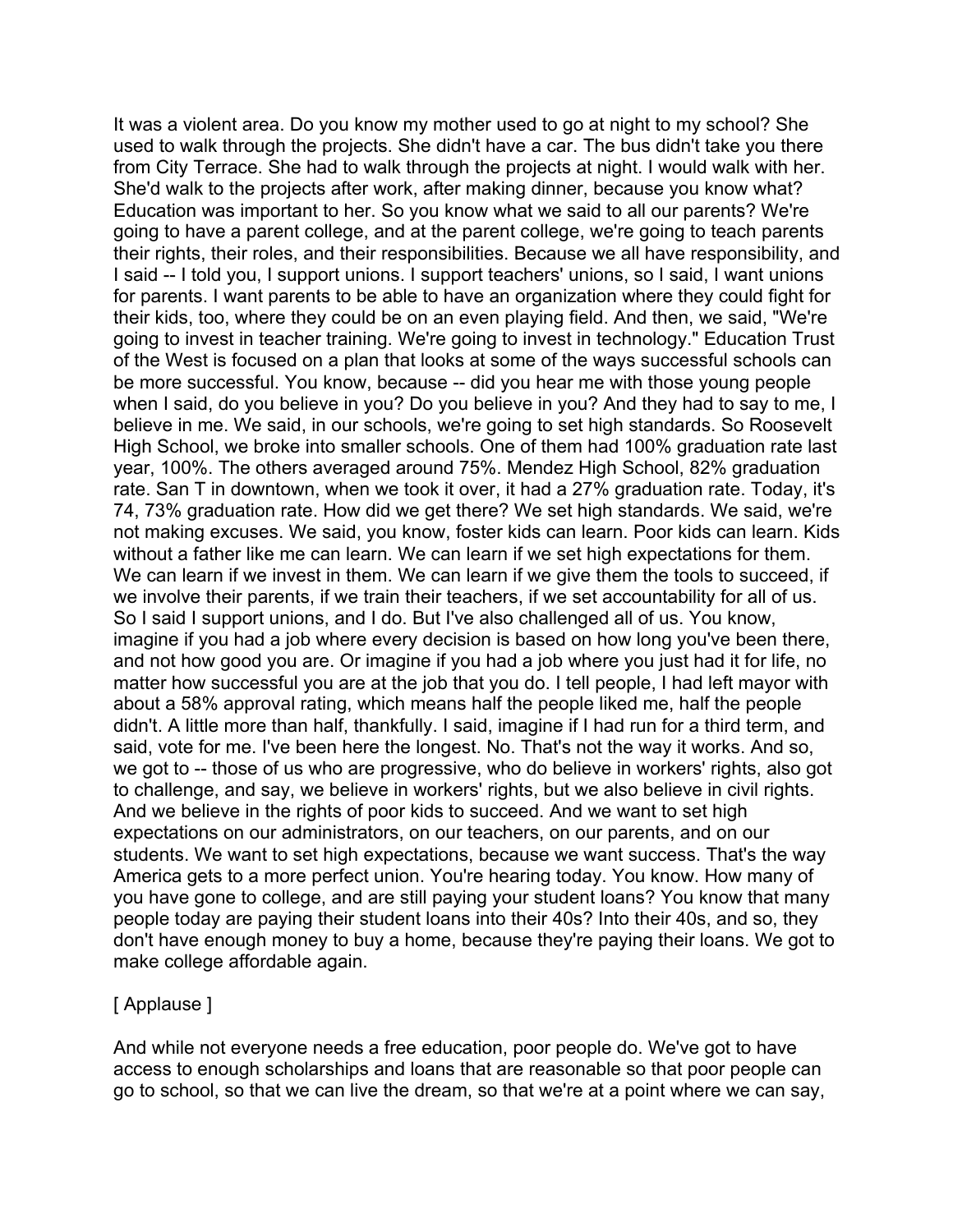"Hey, if you work hard," like I told that young person, those young kids -- I said, if you work hard, and you play by the rules, you can make it. You can be an astronaut. You could be a lawyer, or a doctor, or a teacher. You could be a mayor, a governor, or the president of the United States. That's why this issue is so important. I wanted to be here with you, and thank you for the work that you're doing, because you understand how important this issue is. Let me explain to you -- if we don't do something to give more people hope, to give more people skills, to give more people the shot at the American dream, you're going to continue to see what you're seeing in our presidential politics today. Where people come and say to people, "You know" -- people running for president, or senate, or governor, or mayor, saying to people, "You know, I have the solution. I know why you're struggling every day. I know why you're not making it. I know why you're working harder every day, and you're not doing as well as you did 10 and 20 years ago. It's because there are too many of those people here, too many immigrants here, too many Mexicans here, too many blacks, and Muslims, and disabled people, and"-- they're dividing on the head of the pin all the things that make us different, instead of doing what leaders should do, bringing us together. Padre, Father, what is the role of a shepherd? To bring the flock in, all of the flock. Father, when we bring the flock in, do we say, I only want the white sheep? No, we say, I want the black sheep, I want the brown sheep, I want the one-eyed sheep, I want the three-legged sheep. I want all the sheep. That's what a leader does. And so, if we want -- if we want to get out of the kind of hate-filled politics that you see today, then we got to have answers, and the answer's education. The answer is investing in people again. The answer is saying, "You know what? If you work hard, and you play by the rules, you can make it in this great country." Some of you know, and it was just announced I'm going to be getting married. And my fiancee, Patricia Govea is here with me. And I said in Mexico, when we met, at the Feria Internationale de los Libros [assumed spelling], I said, you know, my grandpa came from Mexico 100 years ago. He came from a country of rich and poor, and he went to America to find a better life. He went with a -- came to America with the shirt on his back. He worked in the fields, in the early 1900s. He started a small business. Imagine this in the early 1900s, a Mexican with no education or very little education, with the shirt on his back, but hard work and a great country, built a small business into a thriving business, became a successful businessman, living a middle-class life. Put my mother in a Catholic boarding school, the top boarding school, Via Cabrini Academy for Women. Lost all his money in the Depression, lost his younger wife, left with two children, working at night. He put them in a foster home, but he put them in Catholic school, and he visited them every week. I'm here on his shoulders in a great country, but if we want to make our country more perfect, we're going to have to invest in more people. We're going to have to realize the dream again. We can't go back to where we came from, where it's just rich and poor. We've got to be in a place where we invest in work, where we honor people who work, where we give them the opportunity to succeed, and when they do, we give them a better life. That has always been what the dream has been about. Come here to this country, no matter where you come from, no matter what your circumstances. Come here with a dream and a willingness to work, and to educate yourself, and to be better, and you will make it. That's why we're here. That's why education is so important. So I want to leave you with this. We are not here today just to come and meet, and commiserate. We're here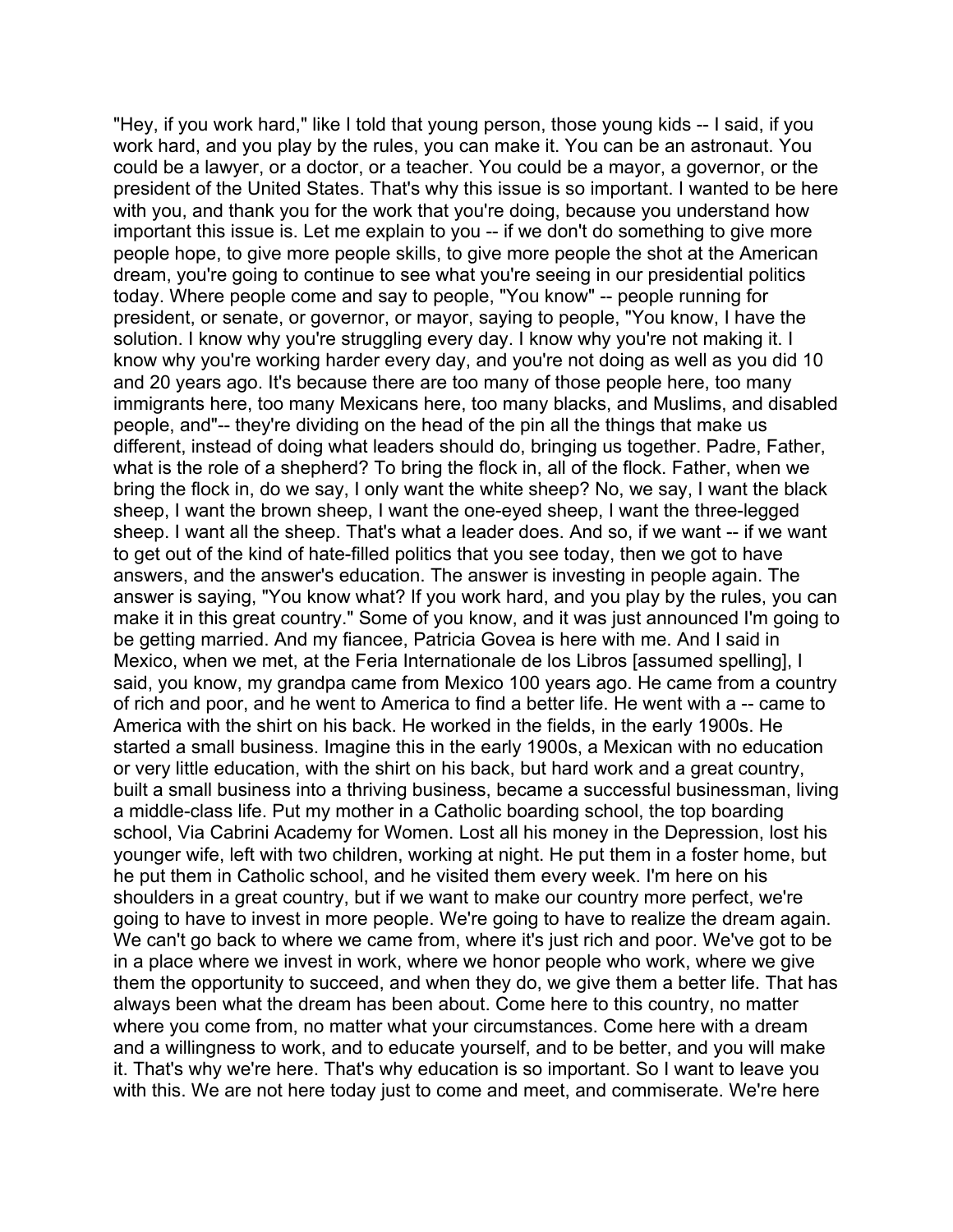today to lead, and we're here today to act. We have got to demand from our politicians. We have got to demand from our representatives investment, investment in people again, good answers, honest answers, not the divisiveness that we see, but inclusiveness, like the shepherd, father, bringing us all in, investing in our people, and particularly investing in the ones who have been left behind. You know, I tell people my son, Antonio, my daughters -- they're beautiful kids. Sebastian's a great, wonderful kid, but they've had opportunity. We want all of our kids to have opportunity, not just our kids. And that's why we're here. You know, there's a bill before the legislature right now that's calling on the state to begin to change the paradigm where kids aren't reading in the fourth grade, where disproportionately, they are Latino, and they are African-American. And that is unacceptable in a state where, together, they're about 50% of the population, 39 Latino, eight African-American, together about 50% of the population, and they can't read and write in the way that they need to to be successful. We've got to change that paradigm. We've got to do something about that. And so, I leave you with this. If we want to lead, we got to act. We got to be bold. We got to be as big as the crisis. We don't want to fight with anyone. I certainly didn't. When I said I left with a 58% approval rating, part of the reason why I did was because I took on those fights. I stood up for Watts. I stood up for immigrants. I stood up for the Dreamers. I stood up for the people who couldn't fight for themselves, or couldn't speak for themselves, because I understood that I had that responsibility. You have that responsibility. Thank you so much, muchas gracias, [foreign language]. Thank you very much. Thank you, muchas gracias. Thank you very much. Thank you, muchas gracias. Let's go lead. Thank you very much. Thank you. Gracias. Thank you.

>> All right, y'all, Lubbock, Texas, previously from east Los, by the Tepeyac. I was at Cito's [assumed spelling] last night. My sisters told me that Tepeyac was closed on Tuesdays. Yes, it is. Did I -- y'all weren't -- courage, candor, and optimism.

#### [ Applause ]

We wanted to begin -- we wanted just to try to take a few questions for the mayor, and we wanted to begin with a question from our online community. Enrique?

>> Check. Yes, this question is, Mayor Villaraigosa, what advice would you tell your younger self? That was the question.

>> Well, look, I didn't mention her today, and I'm very surprised, because I almost always do. You know, I grew up in a home of domestic violence and alcoholism. My father beat my mother, and left when we were five, and I had a great mom. I had a really great mom. She raised four kids on her own. She always told us to be proud to be Americans, but also to be proud of where we came from, from Mexico, to be proud of our roots and our culture. And she worked her whole life, and I think what I'd tell my younger self was, I probably wasn't as appreciative of her and her sacrifices. I was a problem child. I got in a lot of trouble as a young man. So when I said that I graduated with a 1.5 grade point average, I'm not proud of that, or 1.4 grade point average. What am I saying? I wish -- I think I would've said to my younger self, you know, don't be so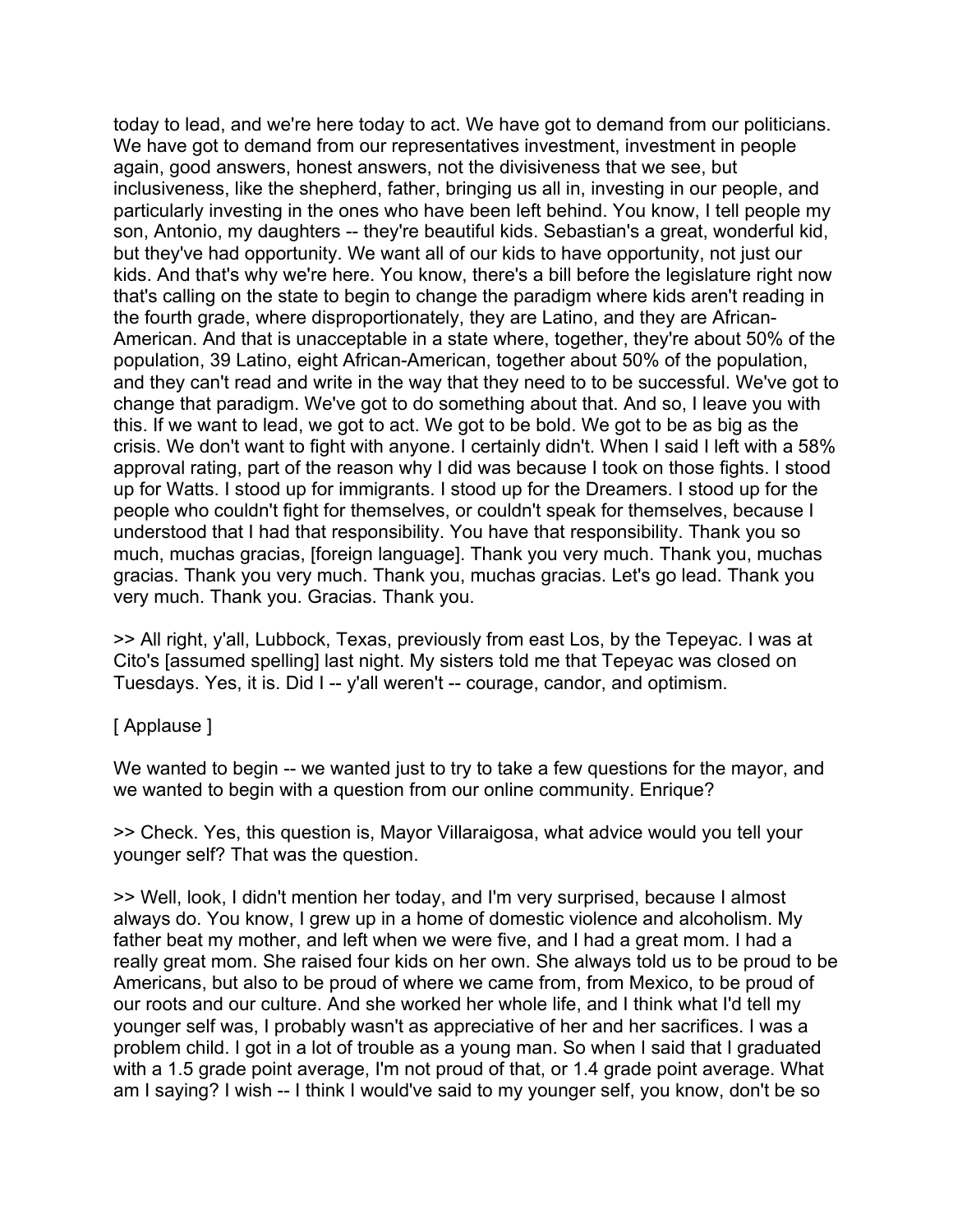angry. Embrace the love you have, and don't make excuses. I think early on, as a young boy, I made excuses, and then I realized that anger wasn't getting me anywhere. I was - - had gotten kicked out, dropped out, fought all the time. You know, we both grew up in a tough area, and I was a tough kid. So I'd tell my younger self, replace that anger with love, and challenge yourself.

### [ Applause ]

>> Mayor, now that I've known that you moved around schools, not necessarily voluntarily [laughter], we apparently have one more thing in common. So [laughter] - bueno. We wanted to take some questions from our audience, just one or two, and I believe we might have a microphone.

>> Barbara Babcock [assumed spelling], a proud resident of San Bernardino. Mayor, we walked together for the opening of the women's center downtown a couple of years ago. I want you to help my city, San Bernardino. Everybody was here December 2 for a month or so. We need spokesmen like you to help us get what we deserve, because everybody is saying, "Oh, we'll give you anything. What do you want?" We don't even know what the hell to ask for. We really don't. And we should be asking for tens of millions. My city is poor. It's bankrupt emotionally and morally at times. We got rid of some jerks [laughter]. We did. I was involved. I -- you're known by the enemies you keep, but we need you to help be a spokesman for my city, because we deserve the best.

#### >> Thank you.

>> Thank you. It's good to see you again. Let me just say, I was here two weeks ago at the San Bernardino Democratic Club, where the three of us were present. And one of the things I shared, and the connections we're making here -- in the U.S., when you look at the top 300 cities with the highest poverty rate, 77 of the top 300 of them are in California. Three of the top five are in the Central Valley. San Bernardino is in the top 10. Los Angeles is 14th. There's a connection -- it's at that economic issue of our time, with education and poverty, economic success. When I became mayor, I said, you know, I want to be -- everybody -- there was a -- if you remember back then, the folks, it was a lot of talk about being the first, whether I would be a representative of more than just my own community. You remember this one. You guys, too, you remember this one. You know, would I represent black people, as an example. Would I represent whites? And because I went to Catholic school, and I know the role of the shepherd, I said I want to be a mayor for everybody. I want to be a shepherd that brings all of us in. But, you know, I also said that a great city is a city where we're growing together. So I said, if I spend more time in the parts of the city that have been left behind, it's because they need me more. I think you're right. San Bernardino needs a leader who will stand up for San Bernardino, who will stand up for the fact that it's a great city, but it's been left behind. We haven't invested in this part of the state in the way that we should. We haven't invested in the Central Valley, in Watts, on the east side. I want to be a leader for everybody, but I think it's really important that you particularly speak out for those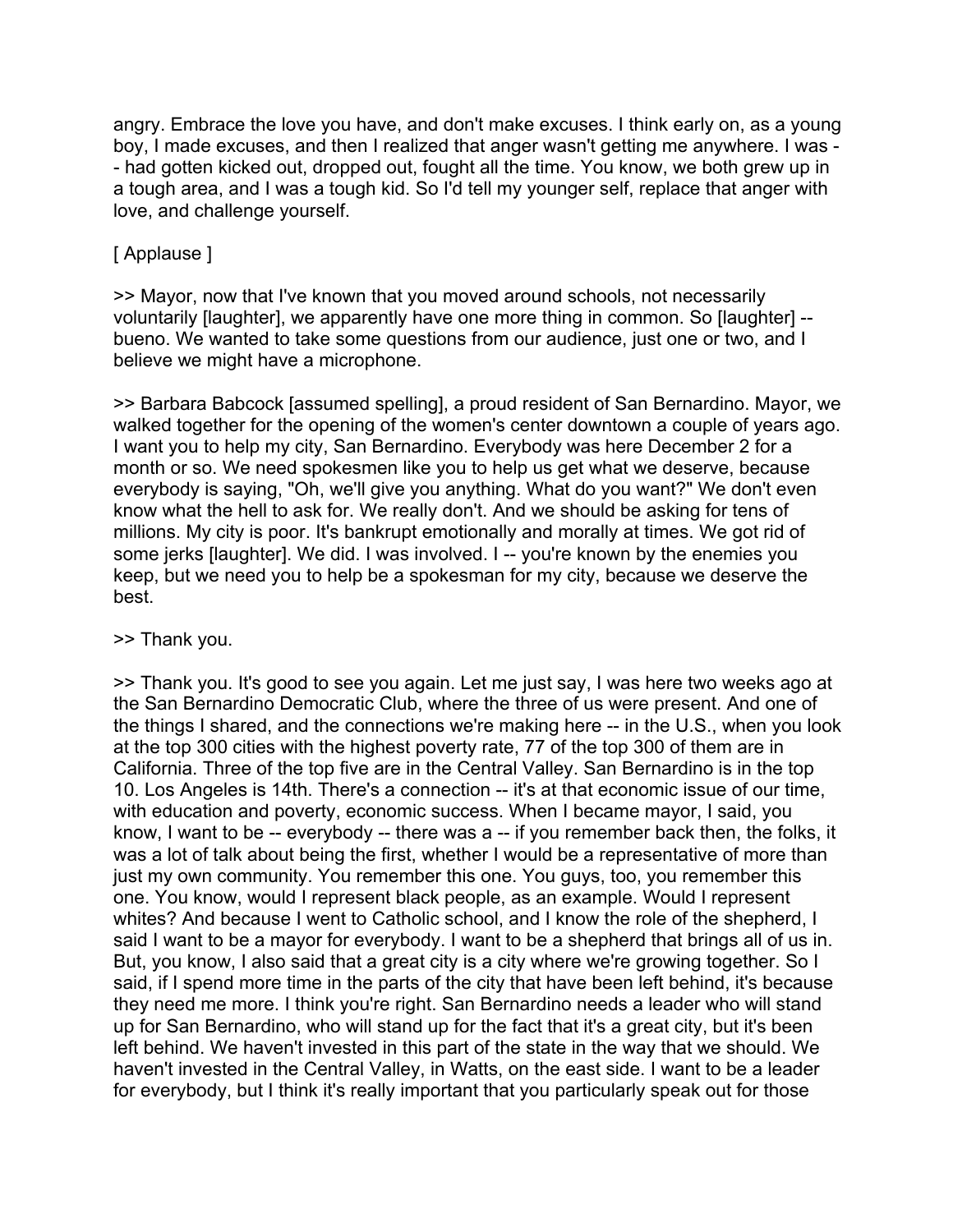who have been left behind. So thank you for that question. I think you're right. I think this part of the state does need someone who's willing to focus on the people -- the hardworking people, the hardworking people that live here, the people that maybe don't have a job right now, but would work if we were creating more jobs in this area. So I intend to be that person.

>> Thank you, Mayor. Now, just -- we're going to bring this session to a close, and I know you have so many more questions. Just as a point of privilege, I just want a round of applause for all the people that have helped to organize the event, the cameramen, security. There's young Edgar [assumed spelling], Edgar, a product of San Bernardino, and all the people that are helping to put this together. We want to thank them, and now, let me turn it over to the executive director, Dr. Murillo.

[ Applause ]

>> That was good. Yeah. Let's give him applause.

[ Applause ]

>> When are you announcing your governor --

>> Oh, you want to take that, or no? Right now?

>> Well, you know, I'll just say, I know there's press here, so I'll just say this [laughter]. I got a lot of service left in me. But I'll also say this. I think too many people run for office because they can, because they enjoy the perks, the privileges, the power, if you will, and I've always believed that power's a gift from the people. So you've got to do good with it. You've got to speak up for those who don't have it. So there will be announcements. The joke was, the other day, we expect an announcement from Villaraigosa, but it wasn't the one we expected [laughter]. He announced he was getting married [laughter]. When's the next one [laughter]? So, you know, sooner rather than later, but on my own schedule.

>> There you go. Okay. Gracias. Antonio, we're going to ask you to come step forward. Juan, I'm going to ask you to help me. With much gratitude, Antonio, for your accomplishments and service to our community, we would like to award you our LEAD Education and Advocacy Medallion of Honor.

#### [ Applause ]

>> Well, look, thank you for this. I accept it on behalf of the Dreamers.

## [ Applause ]

When I mentioned how many of our kids we're leaving behind, I think it's important for us to remember that many of them are Dreamers, who know no other country but this